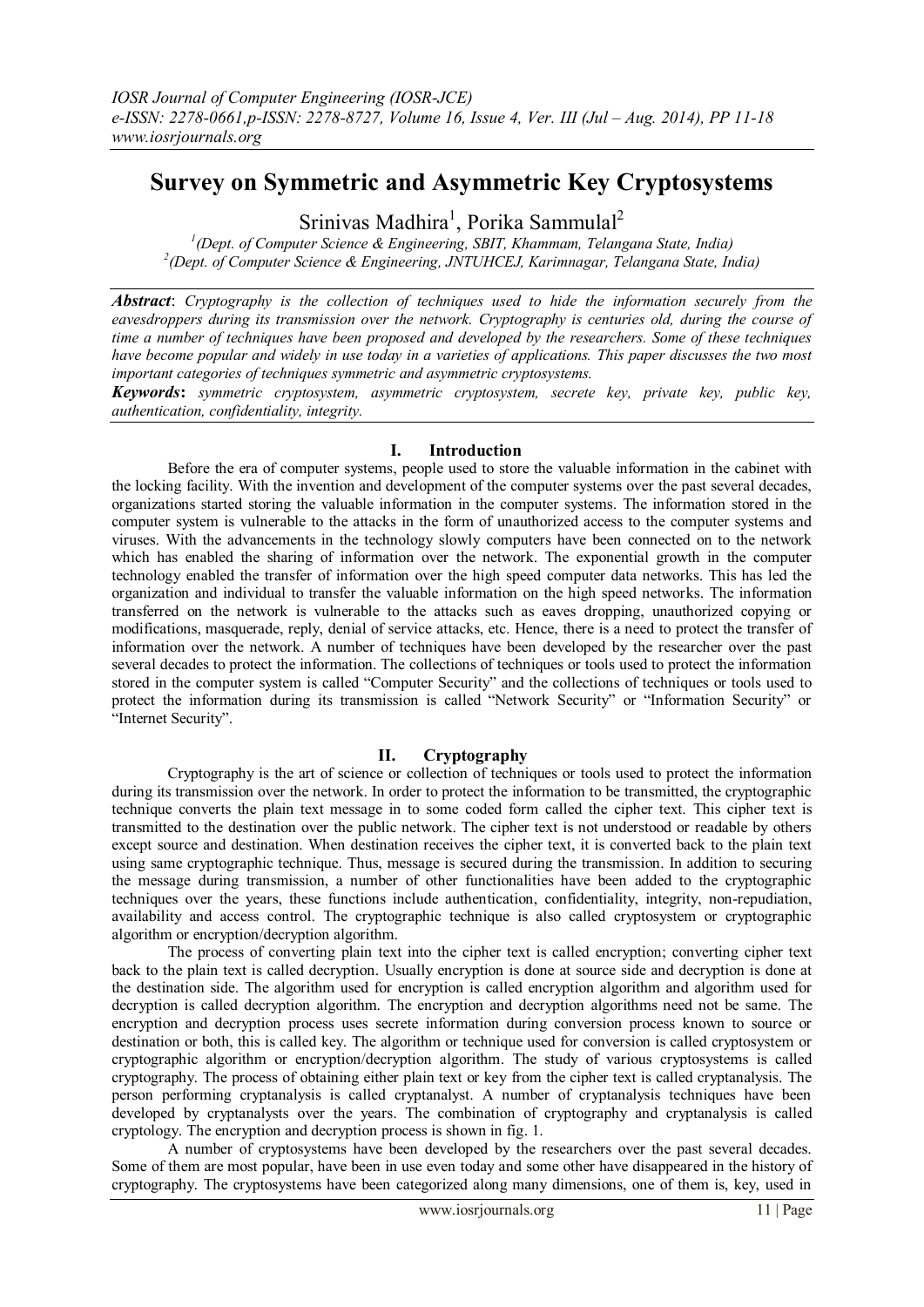the conversion process. Based on this, cryptosystems have been divided into two categories; symmetric and asymmetric cryptosystems.



**Fig.1.** Encryption and Decryption Process

# **III. Symmetric Cryptosystems**

If the message to be transmitted is encrypted with a key before the transmission and decrypted with the same key after the transmission then it is called symmetric cryptosystem. In this, the key used for encryption and decryption is known only to the sender and the receiver of the information. Since, same key is used at both sides they are called symmetric key cryptosystems; only one key is used at both sides they are called single key or one key cryptosystems; these techniques have been in use from the early days of the computers so they are called conventional cryptosystems. The security of these systems depends on the secrecy of the key. The person who knows the key can easily decrypt the cipher text. Hence, key must be maintained secretly because of this they are called private key or secrete key cryptosystems. The cryptosystem is secure as long as the key is secrete.

A number of symmetric key cryptosystems have been developed over the past several decades by the researchers. DES, Triple-DES, RC2, RC4, AES, CAST-128, Blowfish and RC5 are few examples of symmetric key cryptosystems. Most of these cryptosystems follow a basic structure developed by the Horst Feistel of IBM in 1971. This structure is called Feistel Structure. The feistel structure generates product cipher with alternate stages of substitutions and permutations. It has been proved that the symmetric key cryptosystems which use feistel structure are strong against cryptanalysis attacks. The feistel structure is shown in fig. 2.



The advantage of using feistel structure for the cryptosystem is that, we need not have separate encryption and decryption algorithms. The decryption algorithm is same as encryption algorithm except that the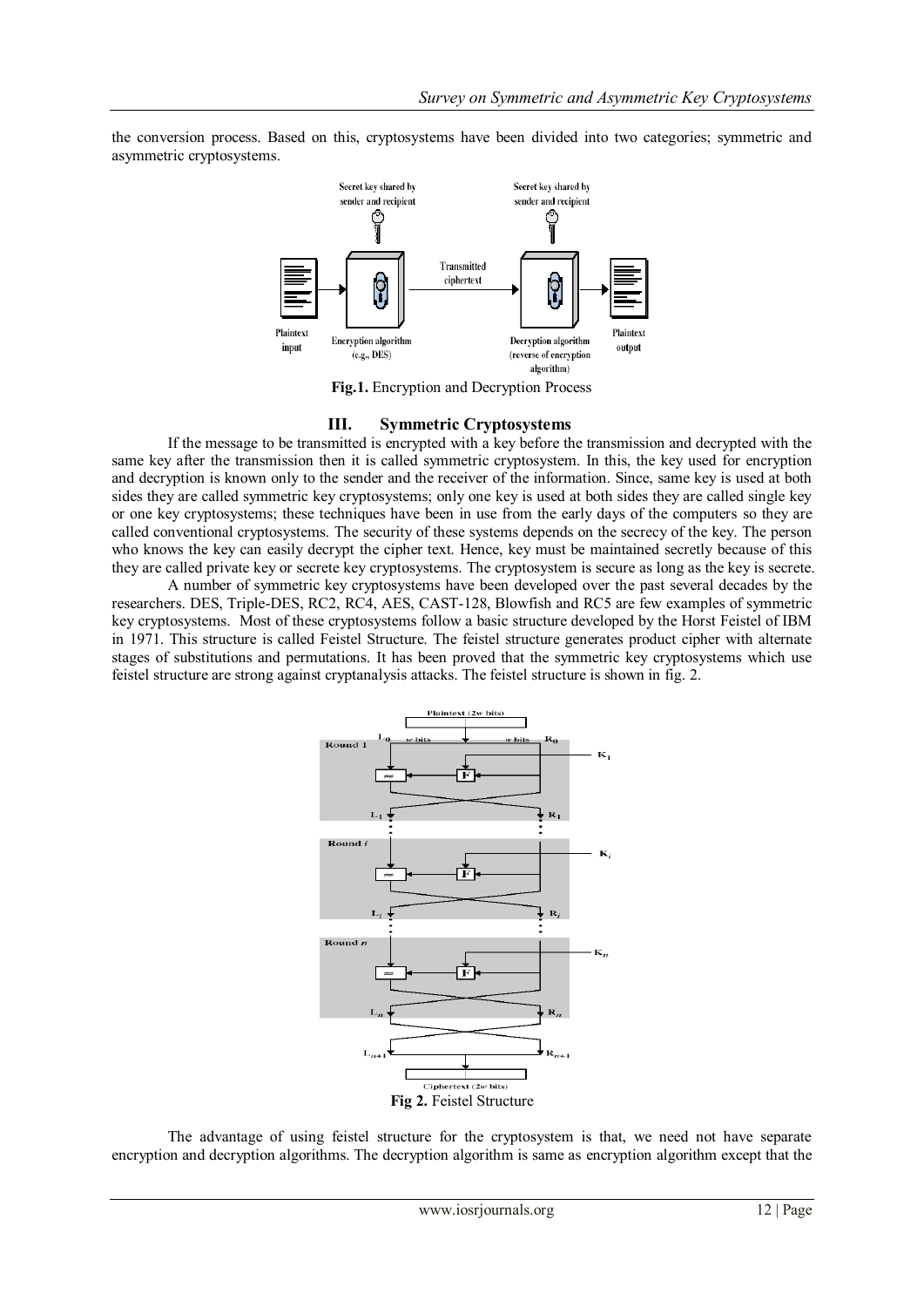

keys are used in the reverse order in decryption algorithm. The encryption and decryption process of feistel structure is shown in fig.3.

**Fig.3.** Encryption and Decryption Process of Feistel structure

# **3.1 Data Encryption Standard(DES)**

Data Encryption Standard (DES) algorithm is a symmetric key cryptosystem. It is a modified version of LUCIFER symmetric key cryptosystem developed by Horst Feistel of IBM in 1971 as a part of cryptographic project. LUCIFER is a 64 bit block cipher with a key length of 128 bits. It has been modified by Walter Tuchman and Carl Meyer, the modification is the reduction in its key size from 128 bits to 56 bits. This algorithm is adopted as a standard encryption algorithm by National Bureau of Standards (NBS), now National Institute of Standards and Technology (NIST) in 1973. It process the data in 64 bit blocks hence, it is called block cipher. DES is a block cipher and generates product cipher. It converts the 64-bit plain text block into 64 bit cipher text block through a series of permutations and substitutions. DES has total 19 rounds of processing; first round is initial permutation which is followed by 16 identical rounds of processing, followed by a 32bit swap round and Inverse to initial permutation round. Each of 16 identical rounds uses a unique 48 bit key generated from 56 bit key input of DES. The encryption and decryption process of DES is shown in fig.4.



**Fig.4.** DES Encryption Process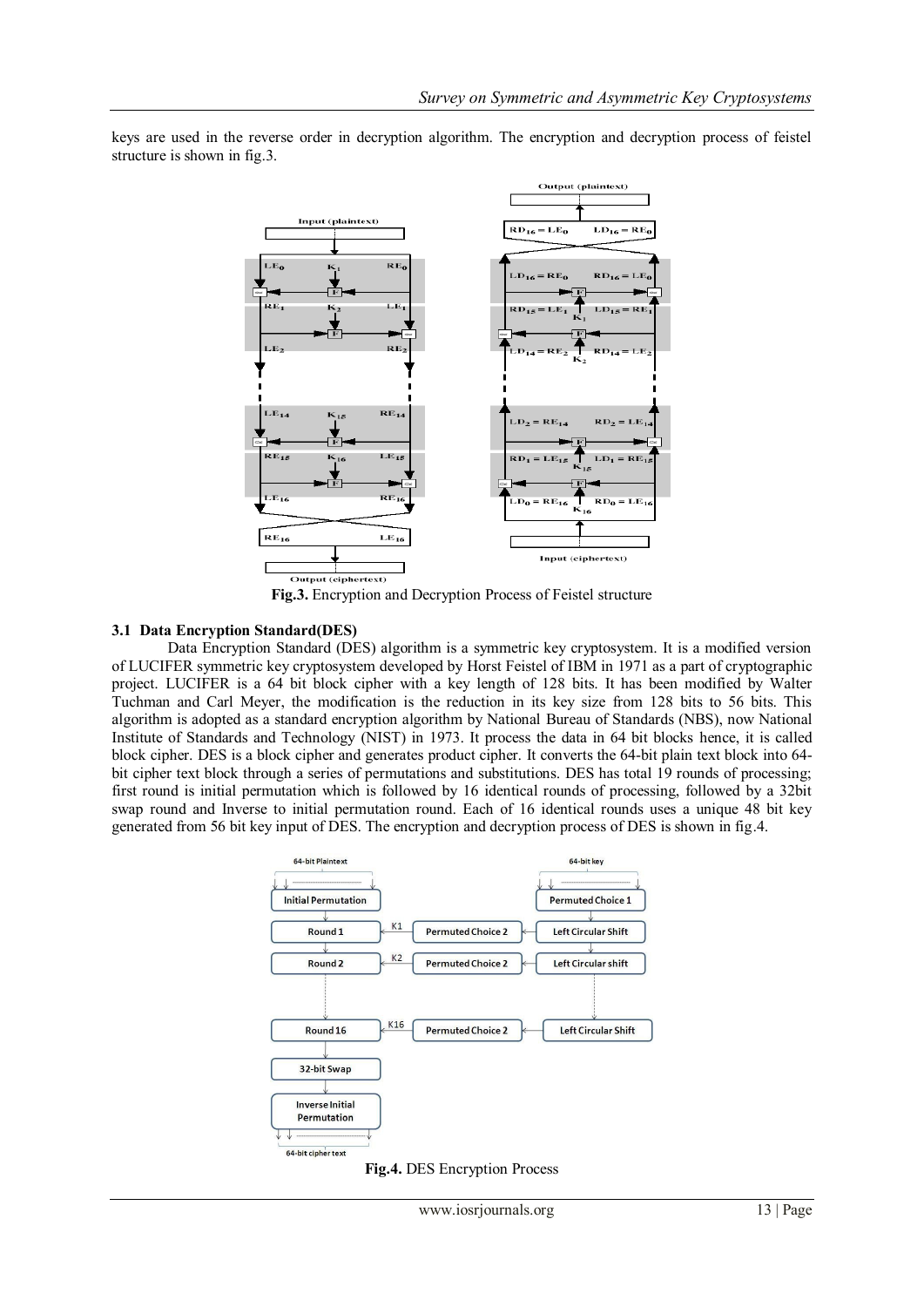DES follows feistel structure hence, the decryption process is same as encryption process except that the keys in 16 identical rounds are to be used in the reverse order. DES has strong internal structure hence, it is strong against statistical cryptanalysis attacks, linear cryptanalysis attacks, differential cryptanalysis attacks and timing attacks. When this algorithm was adopted as standard in 1973 by NBS, it was strong even against brute force attack but because of exponential growth in the computing power during last several decades, now it is not secure. In 1996 NBS announced to go for Triple DES instead of DES. Today DES cracker machines are available to break DES ciphers.

#### **3.2 Triple DES**

Triple DES (TDES) is same as DES except that DES is repeated three times. It was proposed by NIST and adopted as a standard in 1996. The TDES uses effectively 168 bit key i.e. each DES stage uses a unique 56 bit key hence effective key length is 168 bits. Hence, it has been made strong against brute force attack. The encryption and decryption process of TDES is shown in fig.5.



**Fig.5.** TDES Encryption and Decryption Process

#### **3.3 DESX**

DESX is a DES variant from RSA Data Security, Inc. DESX uses a technique called whitening to obscure the inputs and outputs to DES. In addition to a 56-bit DES key, DESX has an additional 64-bit whitening key. These 64 bits are XORed to the plaintext before the first round of DES. An additional 64 bits, computed as a one-way function of the entire 120-bit DES key, is XORed to the cipher text after the last round. Whitening makes DESX much stronger than DES against a brute-force attack; the attack requires (2120)/n operations with n known plaintexts. It also improves security against differential and linear cryptanalysis; the attacks require 261 chosen plaintexts and 260 known plaintexts, respectively.

# **3.4 CRYPT(3)**

CRYPT(3) is a DES variant found on UNIX systems. It is primarily used as a one-way function for passwords, but sometimes can also be used for encryption. The difference between CRYPT(3) and DES is that CRYPT(3) has a key-dependent expansion permutation with 212 possible permutations. This was done primarily so that off-the-shelf DES chips could not be used to construct a hardware password-cracker.

# **3.5 Generalized DES**

Generalized DES (GDES) was designed both to speed up DES and to strengthen the algorithm. The overall block size increases while the amount of computation remains constant.

# **3.6 Madryga**

In 1984, W. E. Madryga developed an algorithm and named it as madryga algorithm. It is symmetric block cipher and efficient for software. It has no irritating permutations and all its operations work on bytes. Researchers at Queensland University of Technology examined Madryga, along with several other block ciphers. They observed that the algorithm didn"t exhibit the plain text-cipher text avalanche effect. Additionally, many cipher texts had a higher percentage of ones than zeros.

#### **3.7 New DES**

NewDES was designed in 1985 by Robert Scott as a possible DES replacement. The algorithm is not a DES variant, as its name might imply. It operates on 64-bit blocks of plaintext, but it has a 120-bit key. NewDES is simpler than DES, with no initial or final permutations. All operations are on entire bytes. Scott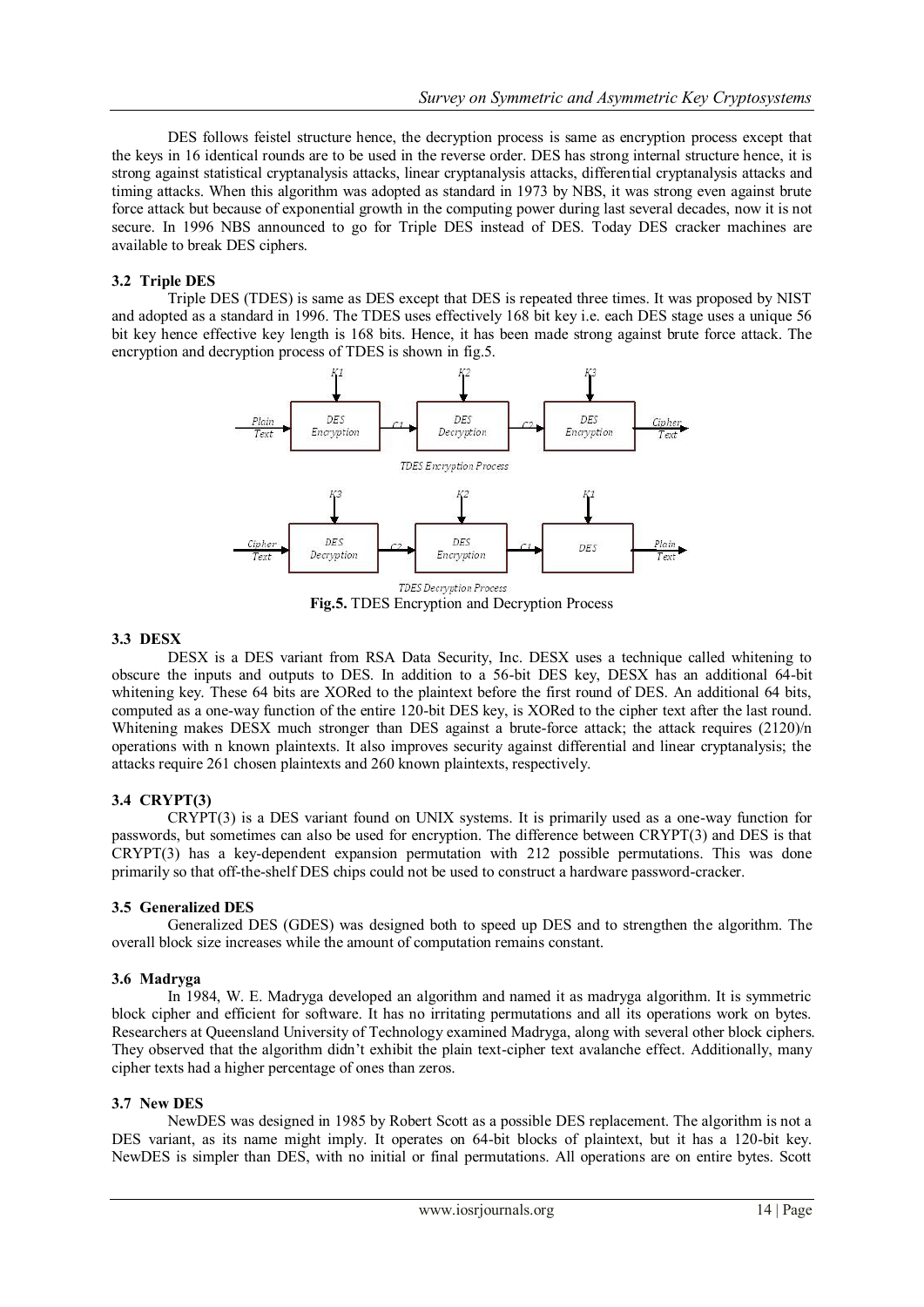showed that every bit of the plaintext block affects every bit of the cipher text block after only 7 rounds. NewDES has the same complementation property that DES has.

#### **3.8 Other Symmetric Cryptosystems**

Few more symmetric cryptosystems are FEAL, REDOC, LOKI, Khufu and Khafre, RC2, RC5, IDEA, MMB, Skipjack, GOST, CAST, Blowfish, SAFER, Crab, 3-way, SAFER, AES, etc.

# **3.9 Disadvantages of Symmetric Key Cryptosystems**

There are some problems with symmetric key cryptosystems. The key used in the encryption/decryption process must be maintained securely by the two participants. The key distribution becomes a problem when the participants are at large distance from each other. The key distribution is also a problem when many people are involved in communication such as in distributed environment. However, because of their fastness they are being used in combination with public key cryptosystems in a number of applications.

# **IV. Asymmetric Cryptosystems**

If the message to be transmitted is encrypted with one key before the transmission and decrypted with a different key after the transmission then it is called asymmetric cryptosystem. These cryptosystems use two keys one for encryption and other for decryption. The two keys are different but mathematically related. It is very difficult to generate one key with the knowledge of other key. Since, different keys are used at each side they are called asymmetric key cryptosystems or double key or two key cryptosystems. Out of two keys one key is distributed to the public and other key is kept securely with the owner. The key distributed to the public is called public key and the key kept with the owner is called private key. Any key can be used for encryption with other key is used for decryption. Since it uses the concept of public keys they are called public key cryptosystems. The security of these systems depends on the secrecy of private the key and the computational time required to break the cipher. The person who knows private key can easily decrypt the cipher text. Hence, private key must be maintained secretly by the owner of the keys. In public key cryptosystems each participant generates a pair of keys, distributes one of the keys to the public and keeps other key secretly with him. Any user "A", who desires to send a message to the participant "B", encrypts the message with the public key of B and sends it to B. The encrypted message only decrypted by the private key of B, since only B has his private key nobody else can decrypt it hence; message is secure during the transmission.

 Public key cryptosystems overcome the draw backs of symmetric key cryptosystems. The key distribution in public key cryptosystem is easy. The private key is known only to the owner hence, cryptosystem is strong as long as owner keeps the private key secretly. The public key cryptosystem concept was first proposed by Diffie and Hellman. A number of public key cryptosystems have been developed over the years by the researchers. RSA, Diffie-Hellman, Elgamal, etc. are best examples of public key cryptosystems.

# **4.1 RSA Public Key Cryptosystem**

RSA is popular public key cryptosystem widely in use in a number of applications today. It was developed by Ron Rivest, Shamir and Adleman in 1973. RSA stands for first letter in the names of these three researchers. In RSA the message M to be considered as an integer between 0 and (n-1), where n is a large prime number,  $M < n$ . Now, encrypt the message M by raising it to the  $e^{th}$  power modulo n where e is an integer,  $e <$  $\phi(n)$ ,  $\phi$  is the Euler's totient function. The result is the cipher text C which is also an integer,  $C \le n$ .

 $C \to E(M) \to M^e \pmod{n}$ , for a message M, M<n.

To decrypt the cipher text C, raise it to another power d, again modulo n where d is an integer,  $d \le \phi(n)$ ,  $\phi$  is the Euler"s totient function.

 $M \equiv D(C) \equiv C^{d} \pmod{n}$ , for a cipher text C, C<n.

The encryption key is the pair of positive integers (e, n). Similarly, the decryption key is the pair of positive integers (d, n). Each user makes encryption key public and keeps the corresponding decryption key private. To get the values of n, e, and d follow the steps below

- First select two large prime numbers p and q,  $p \neq q$ , Keep p and q values private
- Compute n as the product of p and q,  $n = p \times q$ , n is public
- Calculate  $\phi(n)$ , using p and q,  $\phi(n) = (p-1) \times (q-1)$ , where  $\phi(n)$  is the Euler's totient function, keep  $\phi(n)$ value private
- Pick the integer e to be a large, random integer which is relatively prime to  $\phi(n)$  such that d satisfies: gcd(e,  $\phi(n)$ ) = 1, e is public, e <  $\phi(n)$
- The integer d is computed from  $\phi(n)$  and e, to be the multiplicative inverse of e modulo  $\phi(n)$ , thus we have,

e x d  $\Xi$  1 (mod  $\phi$ (n)), d is private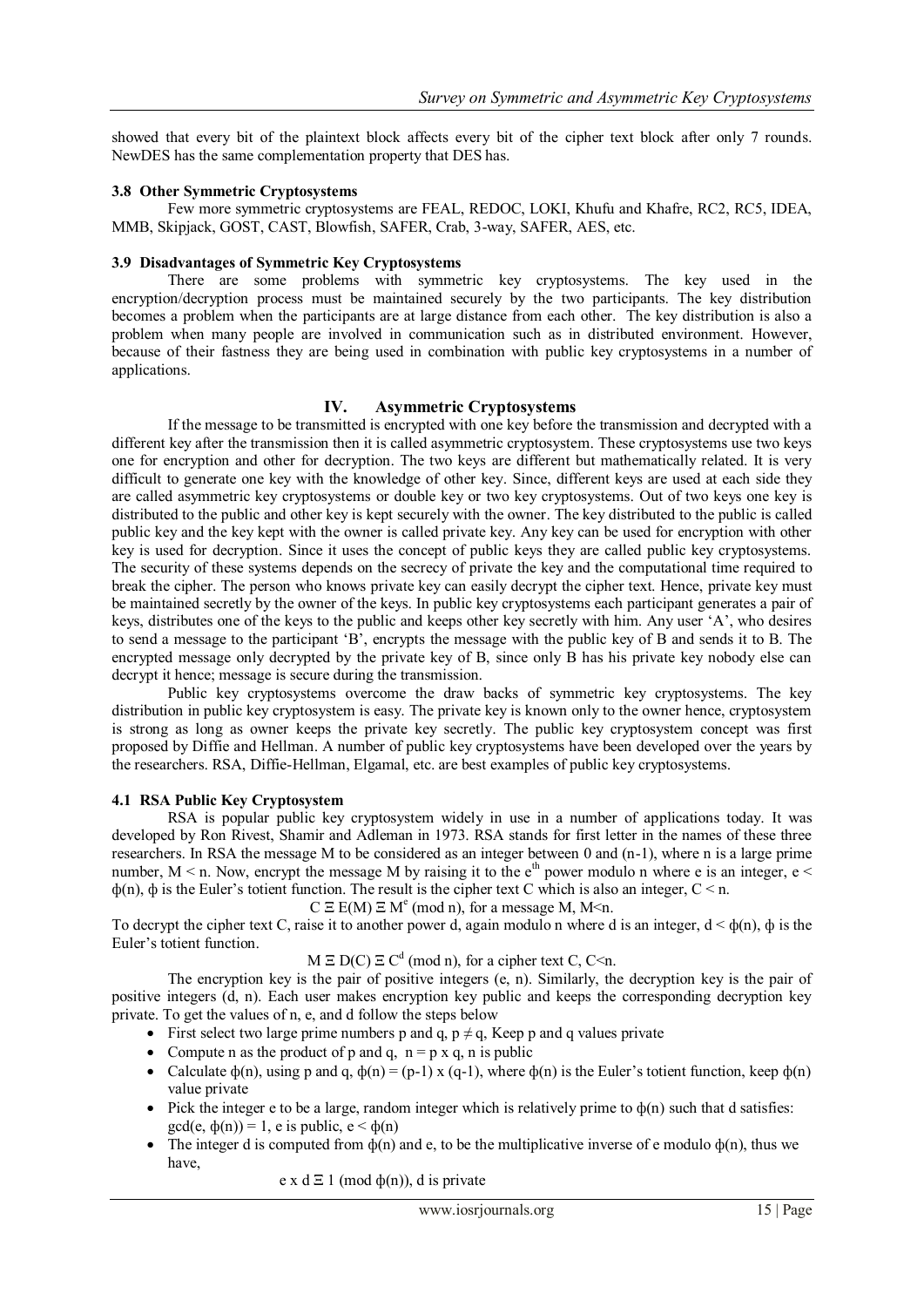Hence, Public Key= $\{e, n\}$  and Private Key =  $\{d, n\}$ 

In hardware, RSA is about 1000 times slower than DES. In software, DES is about 100 times faster than RSA. These numbers may change slightly as technology changes, but RSA will never approach the speed of symmetric algorithms. However, RSA encryption speed can be increased by selectively about choosing a value of e. The three most common choices for e value are 3, 17, and 65537 ( $2^{16} + 1$ ).

# **4.2 Knapsack Cryptosystem**

The first algorithm for generalized public-key encryption was the knapsack algorithm developed by Ralph Merkle and Martin Hellman. It could only be used for encryption, although Adi Shamir later adapted the system for digital signatures. Knapsack algorithms get their security from the knapsack problem, an NPcomplete problem. This algorithm was found to be insecure in the applications but, it is used for knowing how an NP-complete problem can be used for public-key cryptography.

# **4.3 Pohlig-Hellman Cryptosystem**

The Pohlig-Hellman cryptosystem is similar to RSA but, it is not an asymmetric cryptosystem, because the keys are easily derivable from each other; both the encryption and decryption keys must be kept secret. Like  $RSA$ ,  $C = M^e \mod n$ 

 $M = C<sup>d</sup> \mod n$ 

where e x  $d \n\equiv 1 \pmod{3}$  some complicated number)

Unlike RSA, n is not defined in terms of two large primes, it must remain part of the secret key. If someone had e and n, they could calculate d. Without knowledge of e or d, an adversary would be forced to calculate

 $e = log<sub>M</sub>(C)$  mod, which is difficult because e is the discrete logarithm of C base M

# **4.4 ElGamalCcryptosystem**

The ElGamal is a public key cryptosystem. It can be used for both digital signatures and encryption; it gets its security from the difficulty of calculating discrete logarithms in a finite field. To generate a key pair, first choose a prime, p, and two random numbers, g and x, such that both g and x are less than p. Then calculate  $y = g^x \mod p$ 

The public key is y, g, and p. Both g and p can be shared among a group of users. The private key is x. To encrypt message M, first choose a random k, such that k is relatively prime to p - 1. Then compute

 $a = g^k \mod p$ 

 $b = v^k M \text{ mod } p$ 

The pair, a and b, is the ciphertext. Note that the ciphertext is twice the size of the plaintext. To decrypt a and b, compute

 $M = b/a^x \mod p$ 

Since  $a^x \n\mathcal{E} g^{kx}$  (mod p), and  $b/ax \n\mathcal{E} g^k M/a^x \n\mathcal{E} g^{kx} M/g^{xk} \n\mathcal{E} M$  (mod p), this all works well. This is same as Diffie-Hellman key exchange except that y is part of the key, and the encryption is multiplied by  $y^k$ .

# **4.5 Diffie-Hellman Cryptosystem**

Diffie-Hellman is the first public-key algorithm ever invented. It gets its security from the difficulty of calculating discrete logarithms in a finite field, as compared with the ease of calculating exponentiation in the same field. Diffie-Hellman can be used for key exchange or distribution applications. With this Alice and Bob can use this algorithm to generate a secret key but, it cannot be used to encrypt and decrypt messages. The math is simple. First, Alice and Bob agree on a large prime, q and g, such that g is primitive root of q, mod n. These two integers don"t have to be secret. Alice and Bob can agree to them over some insecure channel. They can even be common among a group of users. It doesn"t matter.Then, the protocol goes as follows:

- Alice chooses a random large integer A and sends to Bob
	- $X = g<sup>A</sup> \mod q$
- Bob chooses a random large integer B and sends to Alice
	- $Y = g<sup>B</sup> \mod q$
- Alice computes
	- $K = Y^A \mod q$
- Bob computes
	- $K' = X^B \mod q$

Both K and K  $\prime$  are equal to  $g^{AB}$  mod q. No one listening on the channel can compute that value; they only know q, g, X and Y. Unless, they can compute the discrete logarithm and recover A or B, they do not solve the problem. So, K is the secret key that both Alice and Bob computed independently.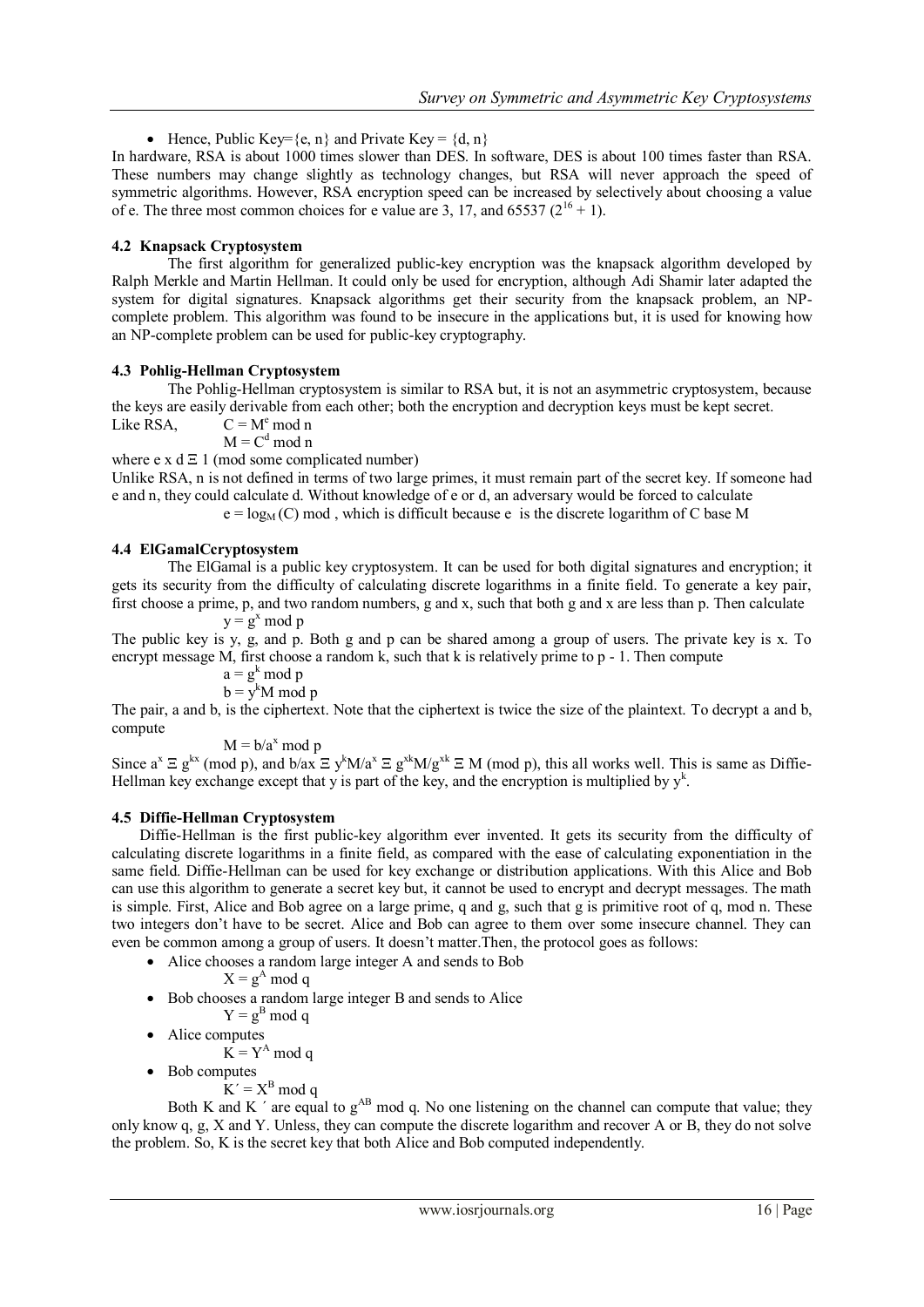#### **4.6 Other Public Key Cryptosystems**

Few more public key cryptosystems are Rabin"s public key cryptosystem, Williams public key cryptosystem, McEliece public key cryptosystem, Elliptic Curve public key cryptosystem, LUC public key cryptosystem, Finite Automaton Public-Key Cryptosystem, etc. Out of all these public key cryptosystems Elliptic Curve public key cryptosystem is now becoming popular because it uses small length keys and provides an equivalent level of security as that of RSA.

#### **4.7 Disadvantages of Asymmetric Key Cryptosystems**

Public key cryptosystems uses large keys containing more than 1024 bits because of this their encryption and decryption speed at the hardware and software level is slow compared with symmetric encryption algorithms. Hence, hybrid cryptosystems are being used to improve the speed.

#### **V. Differences between symmetric and asymmetric key cryptosystems**

Public key cryptosystems are different from symmetric key cryptosystems. Symmetric key cryptosystems use Boolean logics for manipulating the bits whereas public key cryptosystems uses exponential mathematical equations. Symmetric key cryptosystems use simple operations such as OR, AND, EXOR, etc. whereas public key cryptosystems use complex mathematical equations. Symmetric key cryptosystems are fast whereas public key cryptosystems are slow because of complex mathematical operations. The key length in symmetric key cryptosystems is relatively small when compared with that of public key cryptosystems. Keys distribution in symmetric key cryptosystems is difficult where as in public key cryptosystems it is relatively easy. Both types of cryptosystems have their own advantages and disadvantages and both are secured. No one is superior to other. The security of any cryptosystem depends on the length of the key and computational time required to break the cipher.

#### **VI. Conclusions**

In this paper, various types of symmetric and asymmetric key cryptosystems have been discussed. Each type of cryptosystem has its own advantages and disadvantages. It is found that symmetric key cryptosystems are faster than the asymmetric key cryptosystems. If the combinations of these two cryptosystems are used, it increases the speed and security of the communication. Hence, asymmetric key cryptosystems are used for distributing the secret key of the symmetric key cryptosystems. Once key is distributed between the participants all communication is encrypted and decrypted using symmetric key cryptosystem.

#### **Acknowledgment**

I would like to express my sincere gratitude to the Management, Directors and Principal of Swarna Bharathi Institute of Technology (SBIT), Khammam for their strong support and encouraging us to publish the papers. I would also like to thank Mrs. S. Neelima, Assoc. Prof., Department of Computer Science & Engineering, SBIT and Mrs. Y. Laxmi Prasanna, Assoc. Prof., Department of Computer Science & Engineering, SBIT for giving their valuable suggestions during preparation this technical paper.

#### **References**

- [1] Whitfield Diffie and Martin E. Hellman, "New Directions in Cryptography", presented at the IEEE Information Theory Workshop, Lenox, MA, June 23–25, 1975 and the IEEE International Symposium on Information Theory in Ronneby, Sweden, June 21–24, 1976.
- [2] W. Diffie and M. E. Hellman, "Multiuser cryptographic techniques", presented at National Computer Conference, New York, June 7–10, 1976.
- [3] R.L. Rivest, A. Shamir, and L. Adleman, "A Method for Obtaining Digital Signatures and Public-Key Cryptosystems", This research was supported by National Science Foundation grant MCS76-14294, and the Officee of Naval Research grant number N00014-67-A-0204-0063.
- [4] William Stallings, "Cryptography and Network Security", Principles and Practices, Pearson Education, 3rd Edition, 2003.
- [5] William Stallings, "Network Security Essentials", Applications and Standards, Pearson Education, 3rd Edition, 2008.
- [6] Bruce Schneier, "Applied Cryptography", Protocols, Algorithms, and Source Code in C, Second edition, John Wiley and Sons.<br>[7] Behrouz A. Forouzan, "Cryptography and Network Security", Tata McGraw Hill Publishers, New D
- [7] Behrouz A. Forouzan, "Cryptography and Network Security", Tata McGraw Hill Publishers, New Delhi, 2007.Matt Blumenthal, "Encryption: Strengths and Weaknesses of Public-key Cryptography ", submitted to Department of Computing Sciences, Villanova University, Villanova, PA 19085.
- [8] Ikshwansu Nautiyal and Madhu Sharma, "Encryption using Elliptic Curve Cryptography using Java as Implementation tool", IJARCSSE, Vol.4, Issue.1, pp. 620-625, Jan.2014.
- [9] Sonal Sharma, Jitendra Singh Yadav and Prashant Sharma, "Modified RSA Pubic Key Cryptosystem Using Short Range Natural Number Algorithm", IJARCSSE, Vol.2, Issue. 8, pp. 134-138, Aug. 2012.
- [10] Preeti, Bandana Sharma, "Review Paper on Security in Diffie-Hellman Algorithm", IJARCSSE, Vol.4, Issue. 3, pp. 264-266, March 2014
- [11] Saranya K, et al., "A Review on Symmetric Key Encryption Techniques in Cryptography", International Journal of Science, Engineering and Technology Research (IJSETR), Volume 3, Issue 3, March 2014, pp.539-544.
- [12] Mini Malhotra, Aman Singh, "Study of Various Cryptographic Algorithms", International Journal of Scientific Engineering and Research (IJSER), Volume 1 Issue 3, November 2013, pp.77-88.